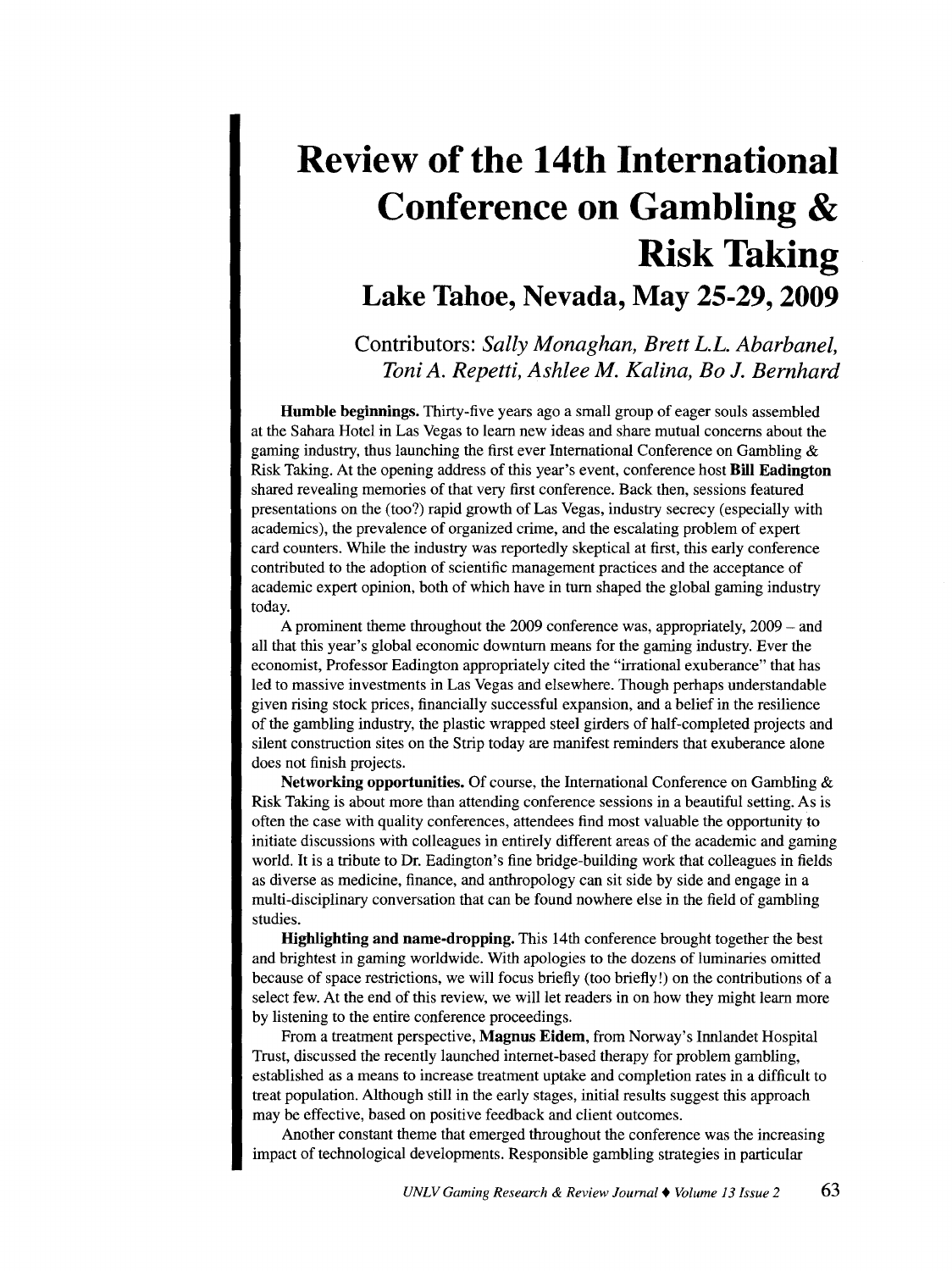have become more technologically sophisticated. **Tobias Hayer** from the University of Bremen discussed the success of self-exclusion programs for internet gambling sites, suggesting that it appears that these programs are used more often by online gamblers than by their counter parts in brick and mortar casinos.

One session that indirectly highlighted the enhanced capabilities of technology featured **Steve Macdonald,** a representative of Nova Scotia Gaming Corporation, who was actually in Nova Scotia — presenting and answering the Tahoe audience's questions live via Skype. To be sure, it is difficult to predict the future of gambling (and of those who study it), but it seems certain that its messages will be delivered via technological mechanisms not yet envisioned.

Technological advances have also driven changes in research methodology. Professor **Brad Humphreys** from the University of Alberta presented the results of a study that compared telephone and online data collection methods. Results indicated that online surveys may increase disclosure and access a younger section of the population than telephone surveys (which are often skewed towards middle-age females). These results recognize that younger generations are increasingly relying on the internet for many aspects of their day-to-day life, and suggest that researchers would be wise to do the same.

In contrast to many academic gatherings that focus almost exclusively on problem gambling, other research fields were also well represented at this conference. Two research papers relied upon methodologies developed at Harvard Business School's "Mind of the Market" lab, focusing specifically on the Zaltrnan Metaphor Elicitation Technique (ZMET) to analyze customers' subconscious feelings about consumer environments (including gambling environments). **Kathy LaTour** gave a thorough explanation of the ZMET and the ways in which this method improves over standard in-depth interviews and focus groups. For those unfamiliar with this method, this was a terrific introduction to an approach rarely seen in gambling research. Meanwhile, **Catherine Prentice's** presentation addressed the importance of emotional intelligence in frontline employees who cater to high end gamblers. Her work suggested that sophisticated "emotional intelligence" was required to satisfy these demanding souls.

UNLV Professor **Anthony Lucas** brought his inimitable (and award-winning) empirical perspectives to this conference for the first time, focusing on many of the faulty (but popular) assumptions that have been called into question by sophisticated casino operations research. Lucas' work suggests that the gaming industry still lags behind other comparable industries in understanding through research the nuances of customer behaviors.

For the numerically inclined, two different sessions featured high-powered mathematical analyses. The presentations in the "Quantitative Analysis" session focused on curiosities within the realm of casino operations. For instance, **Robert Marks**  considered the value of ticket-based casino drawing promotions. He questioned if a casino patron should earn as many tickets as possible near the beginning of the promotion in order to optimize the expected value from the drawing. Marks' conclusion led him to believe his concept would work only in theory, as a patron can only be sure of their own absolute ticket count, and not of the proportion within the population - a key for probability of win. Later, **Stewart Ethier** took us back in time to an old-fashioned Futurity slot machine, bringing great joy to the hearts of theoretical mathematicians through his application of Markovian chain theory to measure the Futurity game's hit and payout probability.

In a gambling era characterized by a "poker boom," the conference provided interesting empirical insights into a phenomenon usually subjected to bombastic media treatments on television and on the internet. In the "Analyzing Poker" session, **Robert Hannum** provided an interesting analysis of a very current argument on Capitol **Hill:** is poker a game of skill or is it a game of chance? Hannum created a computer simulation of a competition between a player who made a betting option at random against an extremely aggressive "skilled" player. While the simulation was very simple- the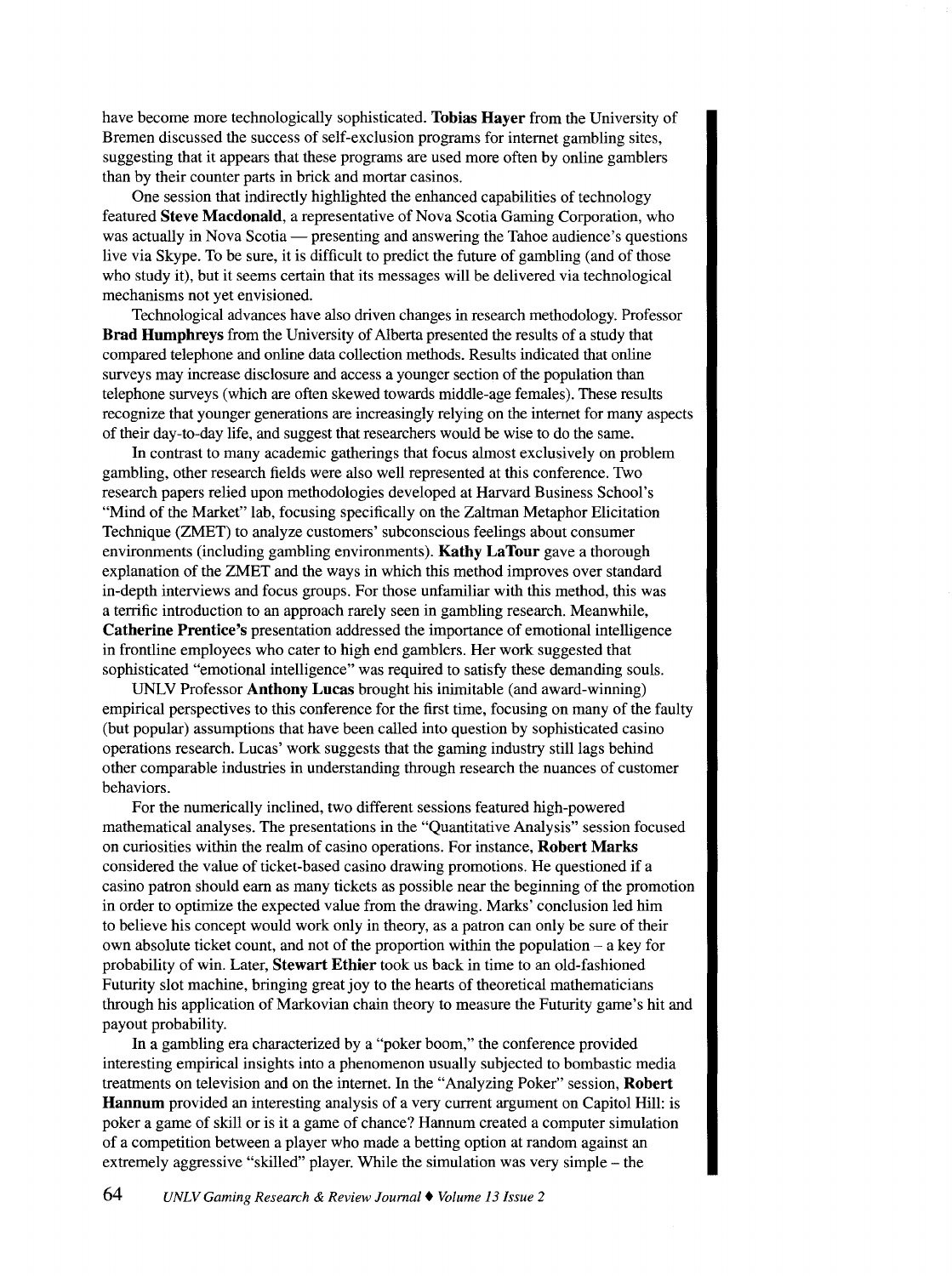"skilled" player had only one strategy- Hannum's work suggests some fascinating future implications for research on a "skill scale."

Dave Umback and John Emert followed with a presentation on how introducing a "wild card" to a five card draw game would disrupt the order of hand ranking. It was certainly a presentation of value to those in the audience who host home games with a wild card – we will no longer hold fast to the old ranking rules.

Ingo Fielder and Philipp Rock concluded the session with a presentation on quantifying skill for casino games, most specifically in poker. It was an excellent supplement to Hannum's earlier presentation, and suggested a humorous but often accurate hypothesis: poker is "not a game of skill, but a game of lack of skill." Their conclusion hinted at interesting strategies for governments to regulate games of skill on a different level than they do with games of chance.

Two strong plenary sessions revealed the breadth of academic perspectives available to those interested in gambling research today. In fact, one would be hard pressed to find two fields more diverse than neuro-economics and music appreciation - but at this conference, one found them in back-to-back lunchtime addresses. Improbably representing both the University of Cape Town and the University of Alabama-Birmingham, Don Ross presented what Eadington called a "very important" new set of perspectives from the burgeoning field of neuro-economics. As both neuroscience and economics have long been enamoured with the study of rewards (especially rewards that work), it was perhaps to be expected that the two would merge in a fruitful manner. Attendees left this energetic presentation with whetted appetites for an enhanced understanding of the ways in which these fields might explain the vexing problems associated with those who gamble excessively (available, conveniently, in Ross' new book Midbrain Mutiny).

Meanwhile, Don Feeney's lunchtime speech was similarly well received, perhaps because it allowed attendees to break into song – in this instance, songs that over the years have referenced the travails of the gambler. Were this a Broadway affair, critics would have called it a "triumph," as only Mr. Feeney could so skillfully weave insights on ancient hymnals all the way up to this summer's quirky (and catchy) dance hit "Poker Face."

See you next time. In the end, attendees enjoyed lessons from history and predictions for the future with a multitude of current topics in between. To find an appropriate conclusion, we might return to Professor Eadington's opening address and its invocation of Darwin's theory of "survival of the fittest" and species' capacity to be "responsive to change." This quote was a fitting reminder to all 270 attendees that regardless of their interest -- whether they were academics, researchers, students, treatment providers, industry representatives, regulators, or gamblers -- that simply attending and participating in this conference is a strong sign of their capacity to survive. Learning about current circumstances and new findings enables individuals and organizations to make informed decisions that facilitate adaptation -- and, indeed, survival.

[Note] Complete sound recordings of all conference sessions are available for in-library listening at the UNLV Libraries, Lied Library Special Collections Division. 80 compact discs are aggregated in 4 parts. Ask for the 14th International Conference on Gambling and Risk Taking, library call number: HD9999/G252/1568/2009. To purchase recorded conference proceedings: contact www.hungryminds.com